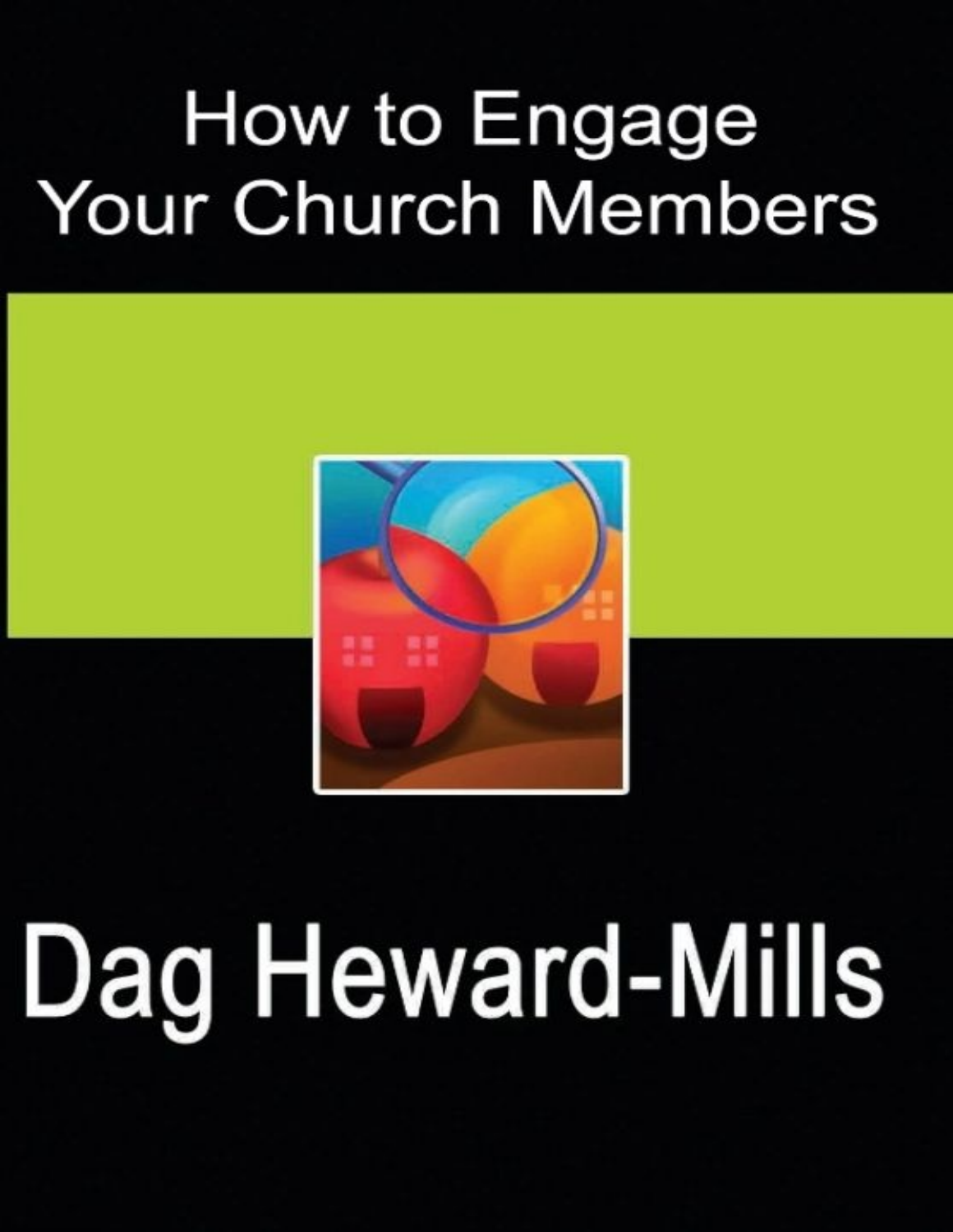# **How To Test Loyalty**

by Dag Heward-Mills

\* \* \* \* \*

Copyright 2008 Dag Heward-Mills

Published by Dag Heward-Mills on Smashwords.

E mail Dag Heward-Mills [info@daghewardmillsbooks.org](mailto:info@daghewardmillsbooks.org) [evangelist@daghewardmills.org](mailto:evangelist@daghewardmills.org)

Find out more about Dag Heward-Mills at:

[http://www.daghewardmills.org](http://www.daghewardmills.org/)

<http://www.daghewardmills.org/healingjesuscrusade/> <http://www.daghewardmills.org/lci/>

Unless otherwise stated, all Scripture quotations are taken from the King James Version of the Bible

Smashwords Edition, License Notes

This ebook is licensed for your personal enjoyment only. This ebook may not be re-sold or given away to other people. If you would like to share this book with another person, please purchase an additional copy for each recipient. If you're reading this book and did not purchase it, or it was not purchased for your use only, then please return to Smashwords.com and purchase your own copy. Thank you for respecting the hard work of this author.

**Contents** 

<span id="page-1-1"></span>[Chapter](#page-1-0) 1 -The Three Tests of Loyalty

Chapter 2 - Disloyalty Is Often a Fruit of [Immaturity](#page-7-0)

Chapter 3 - Loyalty Today Does not Mean Loyalty [Tomorrow](#page-10-0)

Chapter 4 - Loyal People Catch the [Anointing](#page-13-0)

\*\*\*\*\*\*\*\*

# **[Chapter](#page-1-1) 1 -The Three Tests of Loyalty**

<span id="page-1-0"></span>**But he knoweth the way that I take: when he hath tried me, I SHALL COME FORTH AS GOLD.**

**Job 23:10**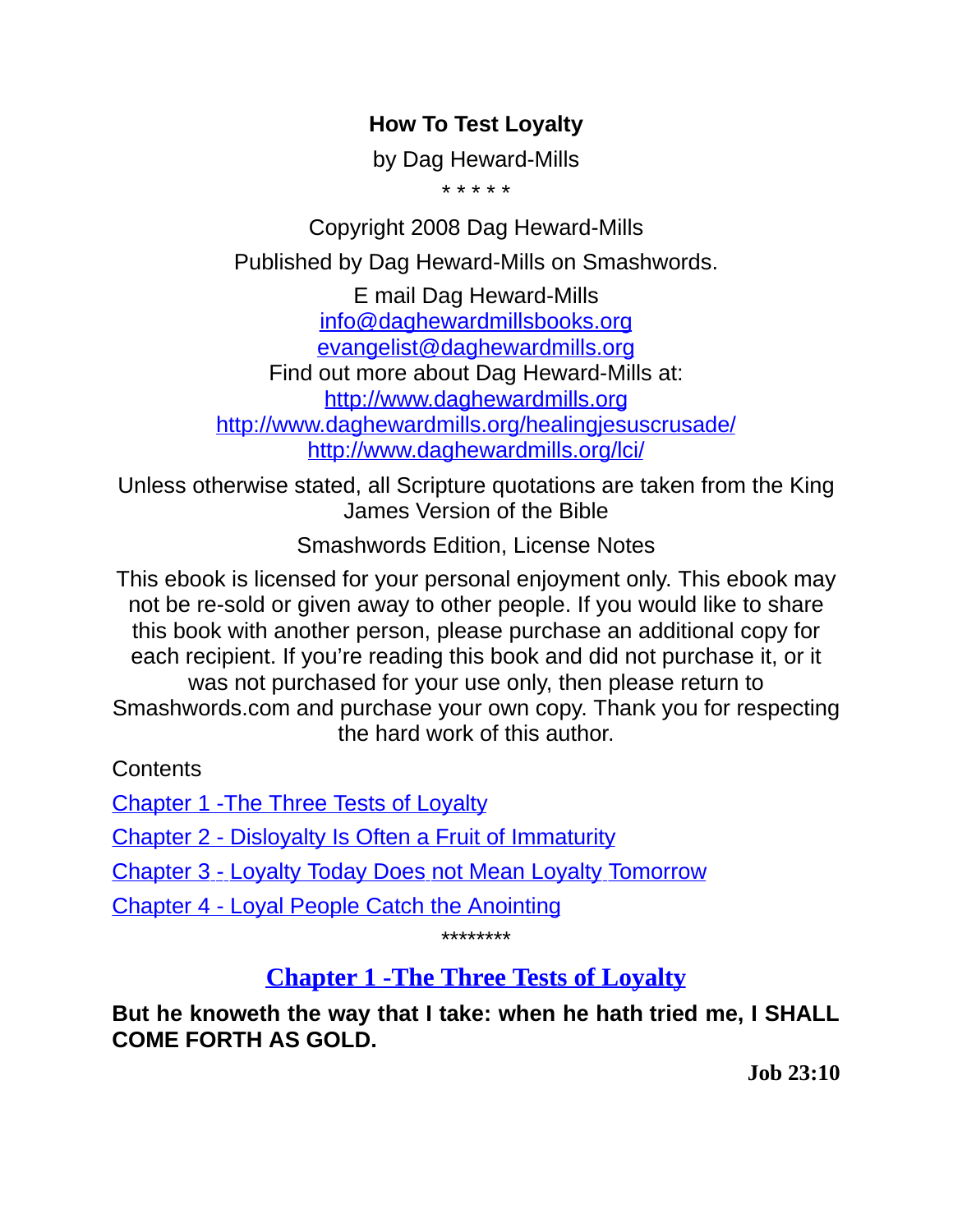There are many yellow metals in the world. Which one of them is real gold? I once asked a jeweller in Malaysia, "How would I know whether my wedding ring is made out of real gold or not?"

I will never forget what he said: "There are many tests, but the main test is to pass it through fire." He told me, "All other metals will change colour when subjected to fire."

He continued, "Gold is the only metal which will come out shining brighter. It will not change colour in any way."

# **You can never tell the false from the real until you subject it to a test.**

Many things will test the loyalty and faithfulness of a Christian. When I decided to pursue the ministry instead of medicine, my commitment was tested many times. My commitment to the church has been tested on several occasions. There are three main things that will test everyone's loyalty: *distance, time* and *fire*. If you pass these tests, then your loyalty is real.

# **1. The Test of Distance**

# **But it is good to be zealously affected always in a good thing, AND NOT ONLY WHEN I AM PRESENT WITH YOU.**

# **Galatians 4:18**

Paul had to exhort a branch of his church in Galatia to remain faithful even though he was not physically present with them. Many people are not loyal when they are away from the leader. Many companies do not work efficiently unless the manager is physically present. Because of this, many businesses cannot expand.

# **Can the Boss Be Everywhere?**

If you are working under someone, your loyalty will be tested by distance. As they say, "out of sight, out of mind". It is important for you to be faithful even when your leader is away from you. People who have passed this test are the ones who are truly faithful.

The ministry of Lighthouse Chapel

International now spans five continents: Africa, Asia, Europe, North America and Australia. How on earth could I be present everywhere?

# **The only way for a large network to continue expanding is for**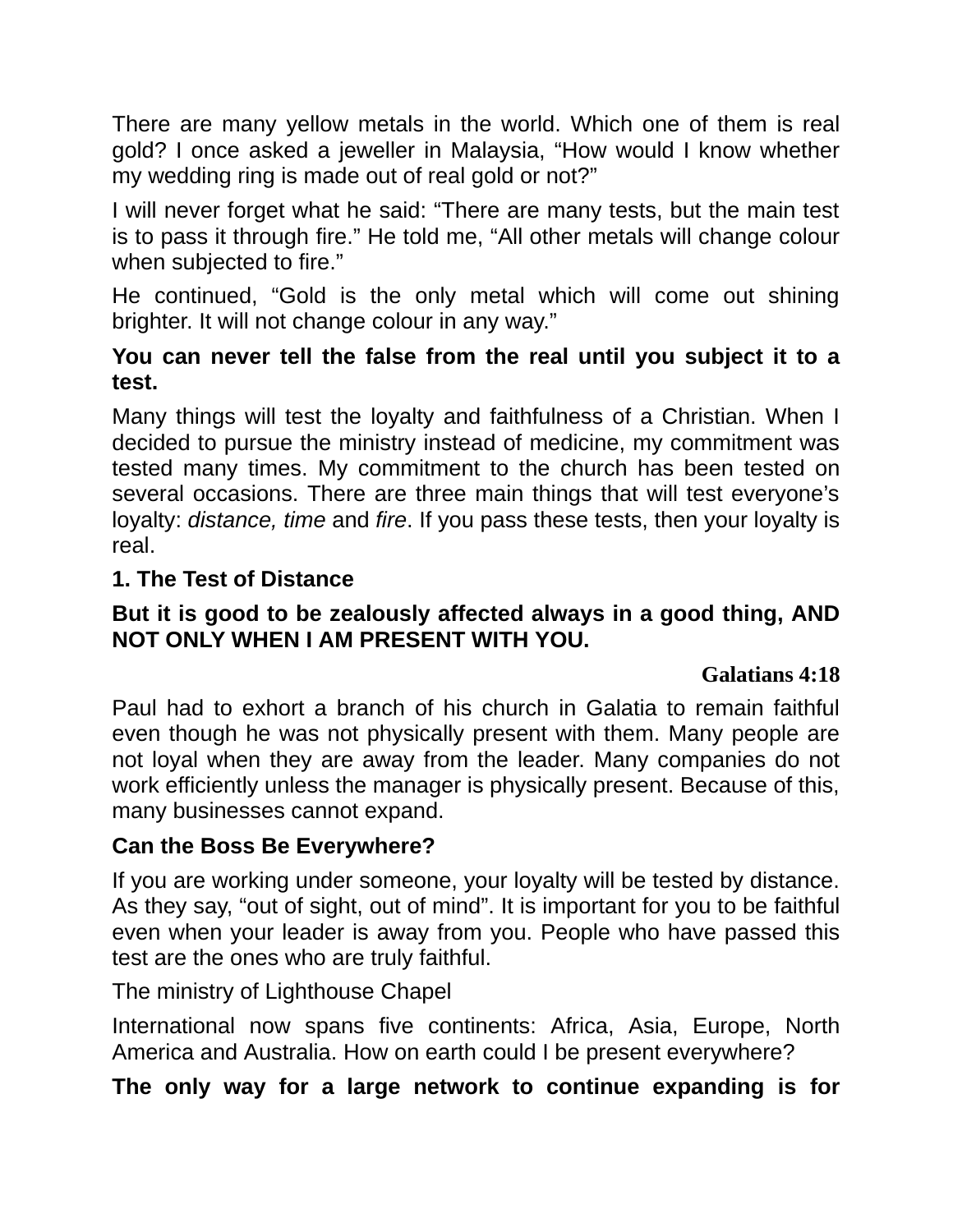# **people to be faithful whether the leader is present or not.**

**In some churches, the pastor just has to turn his head and a sarcastic comment will be made.** You must not only say nice things when a person is present with you. You must say nice things about him even when he is away. It is good to be zealously affected always in a good thing and especially when your leader is not present with you. I can tell whether people are loyal to me or not by what they say about me when I am not present.

# **It is good to be zealously affected always in a good thing, AND NOT ONLY WHEN I AM PRESENT WITH YOU.**

# **Galatians 4:18**

# **My Loyal Friend**

I remember someone who claimed to be my friend. When I was with him, he would say nice things like, "I am committed to you. I have a relationship with you." He also said things like, "I know you are loyal to me. You and I have a good relationship."

However, when I was not with this person he would say terrible things about me. Some of the things were so shocking that it was hard for me to believe!

One day someone said to me, "If you ever heard what this man said about you behind your back, you would not go near him anymore!" What this person was telling me was not strange. You see, I had heard of alarming statements made by this man about me. I had received so many reports of the cruel discussions he had had about me.

This "loyal" friend was not loyal after all! When he was with me, he said nice things. As soon as we parted company, he stabbed me in the back and "weeded out" my legs! A little distance and the ugly head of disloyalty reared itself. He failed the "distance test" of loyalty repeatedly. Loyalty is not what you say or do when a person is with you. It is what you do and say when you are apart.

# **It is good to be zealously affected always in a good thing, AND NOT ONLY WHEN I AM PRESENT WITH YOU.**

# **Galatians 4:18**

# **2. The Test of Time**

Very few people can imagine the ability of time to test our resolve to stay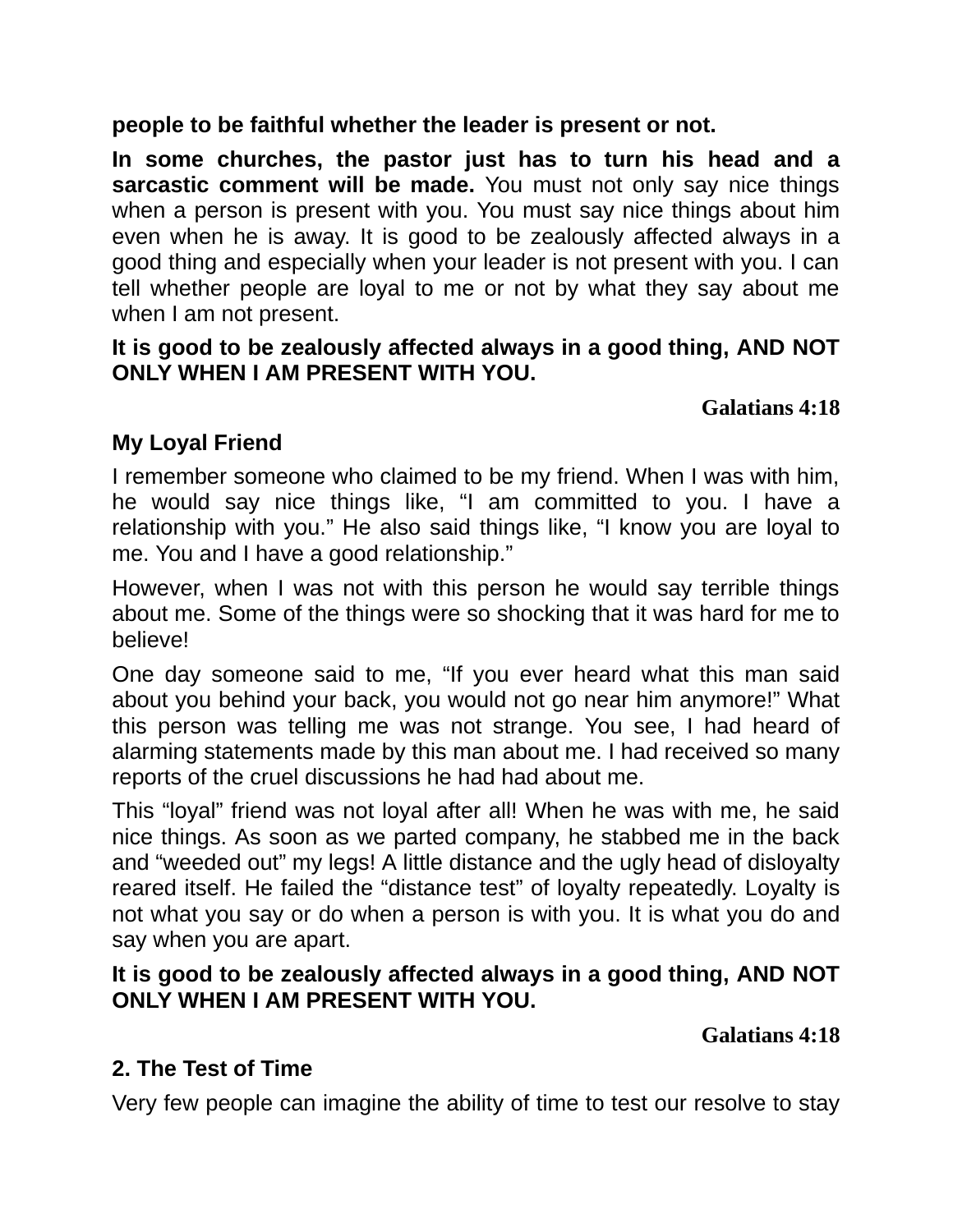loyal to our words.

# **I marvel that ye are SO SOON REMOVED from him that called you into the grace of Christ unto another gospel:**

**Galatians 1:6**

The Apostle Paul was shocked that a group of Christians could so quickly change their minds and commitment.

# **Early and Late Disloyalty**

In some cases, people become disloyal very early in the course of events. This is what I call *early disloyalty*. People suffering from early disloyalty are not able to withstand the test of time. In other cases, people become disloyal after much more time has elapsed - this is *late disloyalty*. Individuals who experience late disloyalty have a greater ability to withstand the test of time, but eventually fall away.

**And he said, therefore said I unto you, that no man can come unto me, except it were given unto him of my Father. FROM THAT TIME MANY OF HIS DISCIPLES WENT BACK, and walked no more with him. Then said Jesus unto the twelve, Will ye also go away?**

**Then Simon Peter answered him, LORD, TO WHOM SHALL WE GO? thou hast the words of eternal life.**

**And we believe and are sure that thou art Christ, the Son of the living God. Jesus answered them, Have not I chosen you twelve and one of you is a devil? He spake of JUDAS ISCARIOT the son of Simon: for he it was that should betray him, BEING ONE OF THE TWELVE.**

#### **John 6:65-71**

You will notice from this passage that after a short while in the ministry, several of the disciples deserted camp. They left the church and refused to be part of Jesus' ministry anymore.

"*From that time many of his disciples went back, and walked no more with him" (John 6:66).* This is a good example of early disloyalty. These disciples failed the test of time very quickly indeed.

However, the twelve apostles were not so quick to fall away. Even Judas Iscariot was not moved. But Jesus knew that with the passage of *more time*, Judas would betray him. That is why he said, "Have I not chosen you twelve and one of you is a devil? He knew it was just a matter of time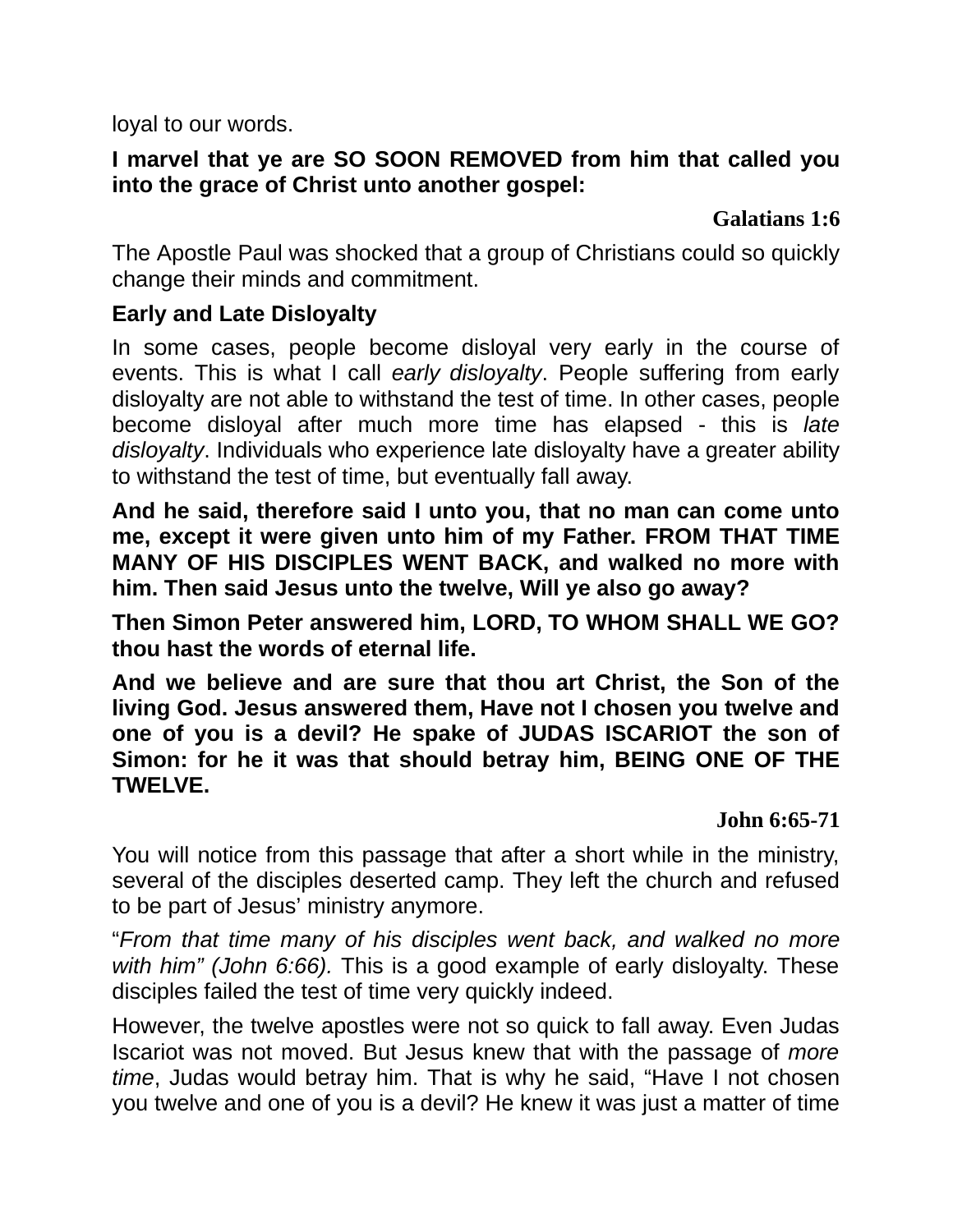before there would be some more manifestations of disloyalty.

Can you stand the test of time? Will you be there when everyone is gone? How much longer will you last in the ministry? For how much longer will you preach the things God told you to preach? How much more time has to elapse before you rebel against your leader? Are you going to be an early leaver, a late leaver or will you stay until the end?

Decide to be a survivor! Develop staying power! Be faithful to the very end! Be loyal to God until your very last breath! Be loyal to your pastor and to your church until the end. You will definitely receive your reward from God. I recommend that you read my book, *Backsliding*. It will help you to develop your staying power.

# **3. The Test of Fire**

Fire represents all kinds of pressures that will be brought to bear against you. These pressures could be in the form of a financial test. When you work in an organisation, a transfer or an instruction you do not like could be another test. Fire could be spiritual, social, marital or financial! I want to challenge every leader not to be afraid of the fires that God will allow you to go through.

It is those who come out of the fire unscathed who are most valuable to God.

Marital difficulties, financial difficulties, hurts and offences should not make you disloyal to your God.

Fire purges unwanted elements from our lives. God refines us through these experiences.

**And he shall sit as a refiner and purifier of silver: and he shall purify the sons of Levi, and purge them as gold and silver, that they may offer unto the Lord an offering in righteousness.**

# **Malachi 3:3**

**God often puts the heat on His servants in order to bring the best out of them.** When you have passed through the tests, you will shine and you will become more attractive. Do you want more people to be attracted to your ministry? Then pass the tests of fire that come your way!

**My brethren, count it all joy when ye fall into divers temptations; Knowing this, that the trying of your faith worketh patience.**

**James 1:2,3**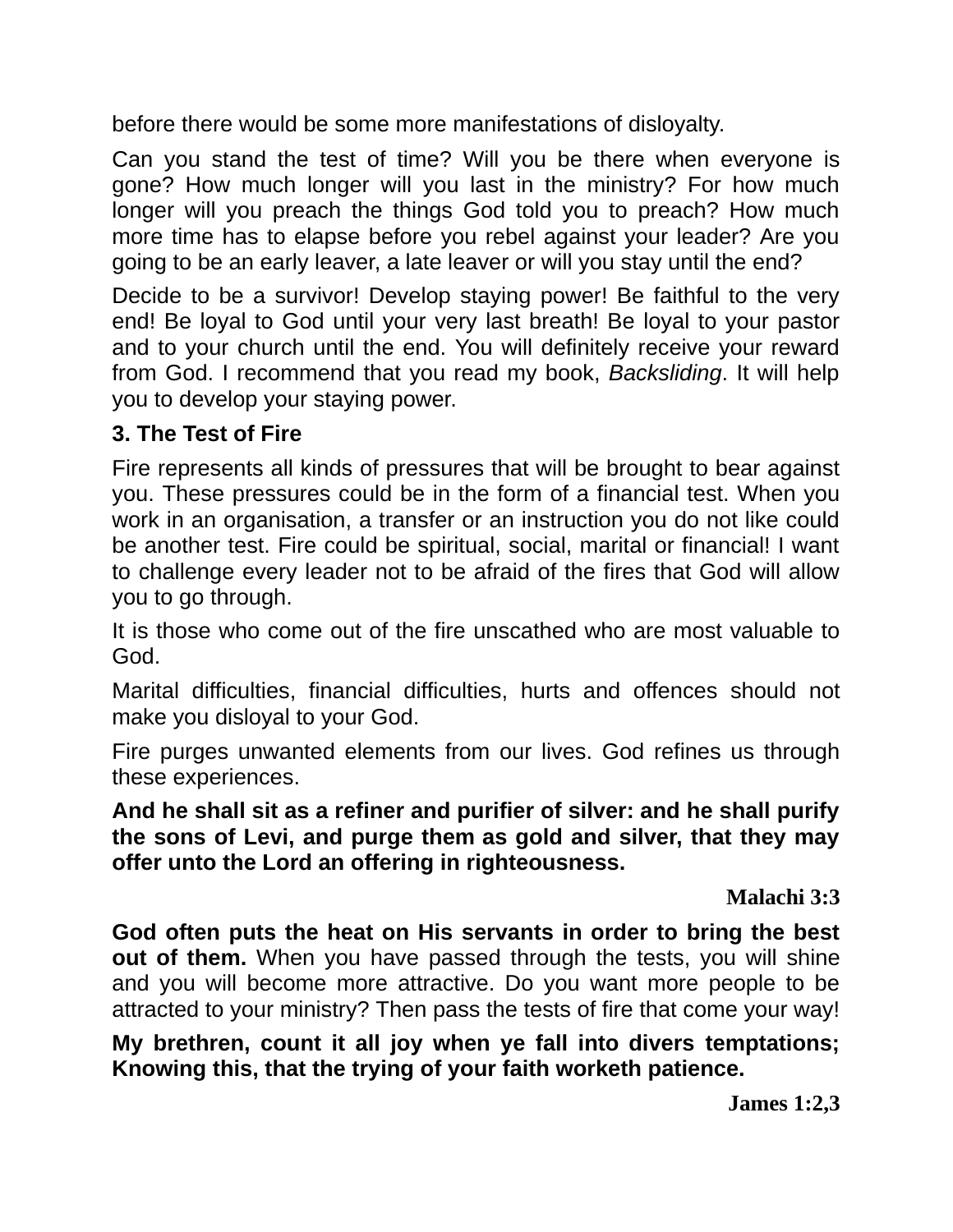On many occasions, I have been subjected to various tests. I have been subjected to tests from disloyal friends and pastors. I have suffered mistreatment from authorities in high places. I have been through many journeys for the Lord. I have had several near death experiences in cars and planes. I have experienced deep hurts from various unexpected sources.

I am not the only one who has been tested in the ministry. God allows all Christians to be offended. He will then observe whether you will obey His Word or not. Will you forgive the one who has offended you?

When you walk in forgiveness, you attract God's mercy. Blessed are the merciful because they shall receive God's mercy. **If you fail the test of hurts and offences, you exclude yourself from the mercy of God.**

When bitterness is in your spirit, you will no longer receive from God and He no longer answers your prayers.

Many years ago, a minister said something which I took seriously. He said, *"It is important to always maintain a sweet spirit!"* We must learn to live without bitterness.

When you go through the fire of financial difficulties, please do not succumb to the pressure. Do not become a murmurer. Do not become a complainer and do not become a thief!

When you come under pressure in your marriage, please do not give up. Do not separate or divorce. Fight to achieve happiness. The world is full of people with failed marriages.

Everyone is looking for someone who has been able to stay faithful in spite of the tests. The tests of marriage come to everyone. To survive, you need determination and a whole lot of faith. Be a survivor! I see you making it!

# **What Have You Survived?**

Someone asked me: "What have you been through? What have you survived? What have you suffered?" You see, the things a person has survived speak volumes about him. The credentials of survived tests are greater than the credentials of any educational institution.

When Paul wanted to show who he really was, he told the people what he had been through! He told them what he had survived. He showed them what he had suffered. The tests you pass tell a story about who you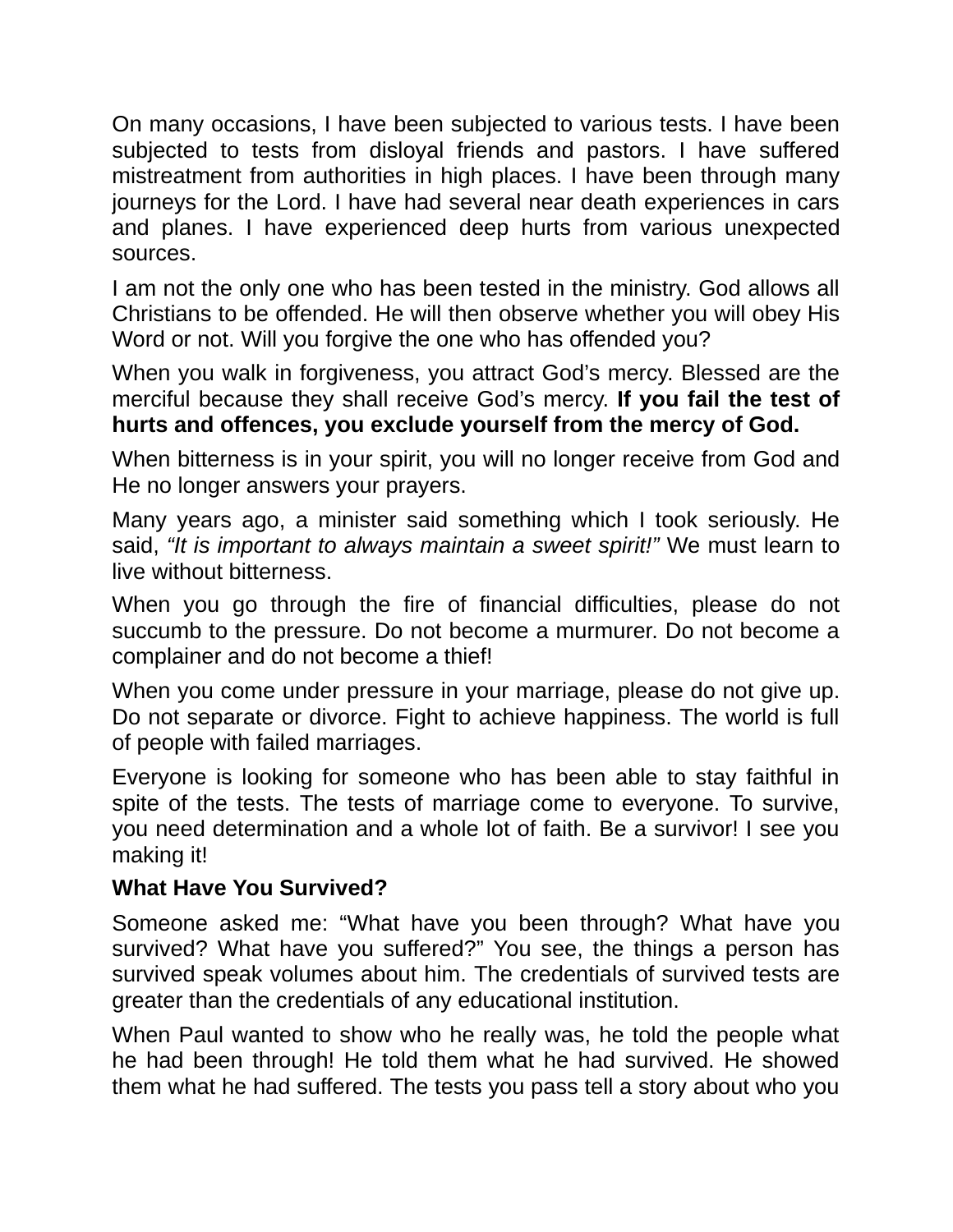really are. Notice how Paul used a long list of experiences he had survived to show that he was a legitimate minister.

**ARE THEY MINISTERS OF CHRIST? (I speak as a fool) I AM MORE; in labours more abundant, in stripes above measure, in PRISONS more frequent, in DEATHS oft. Of the Jews five times received I forty STRIPES save one.**

**Thrice was I BEATEN with rods, once was I stoned, thrice I suffered SHIPWRECK, a night and a day I have been in the deep;**

**In JOURNEYINGS often, in perils of waters, in perils of ROBBERS, in perils by mine own countrymen, in perils by the heathen, in perils in the city, in perils in the wilderness, in perils in the sea, in perils among false brethren;**

**In WEARINESS and PAINFULNESS, in WATCHINGS often, in hunger and thirst, in FASTINGS often, in cold and NAKEDNESS. Beside those things that are without, that which cometh upon me daily, the care of all the churches. Who is weak, and I am not weak? Who is offended and I burn not?**

**2 Corinthians 11:23-29**

# **Chapter 2 - Disloyalty Is Often a Fruit of [Immaturity](#page-1-1)**

<span id="page-7-0"></span>I have realized that many people become disloyal because they are not mature in the things of God.

When Absalom broke away from the regular army and attacked his father, the Bible tells us that many people followed him.

But that is not all! The Word of God describes the state of their minds. It says that they were simplistic. It says that they were simple people and they did not know much.

#### **And with Absalom went two hundred men out of Jerusalem, that were called; and they went in their SIMPLICITY, and THEY KNEW NOT ANYTHING.**

#### **2 Samuel 15:11**

You see, if you really understand what you are doing you may not go ahead with rebellion. That is why I preach and teach on disloyalty. The more we teach on this subject, the more awareness is created. It is not a good thing to be a Judas, an Absalom or Lucifer. These are bad names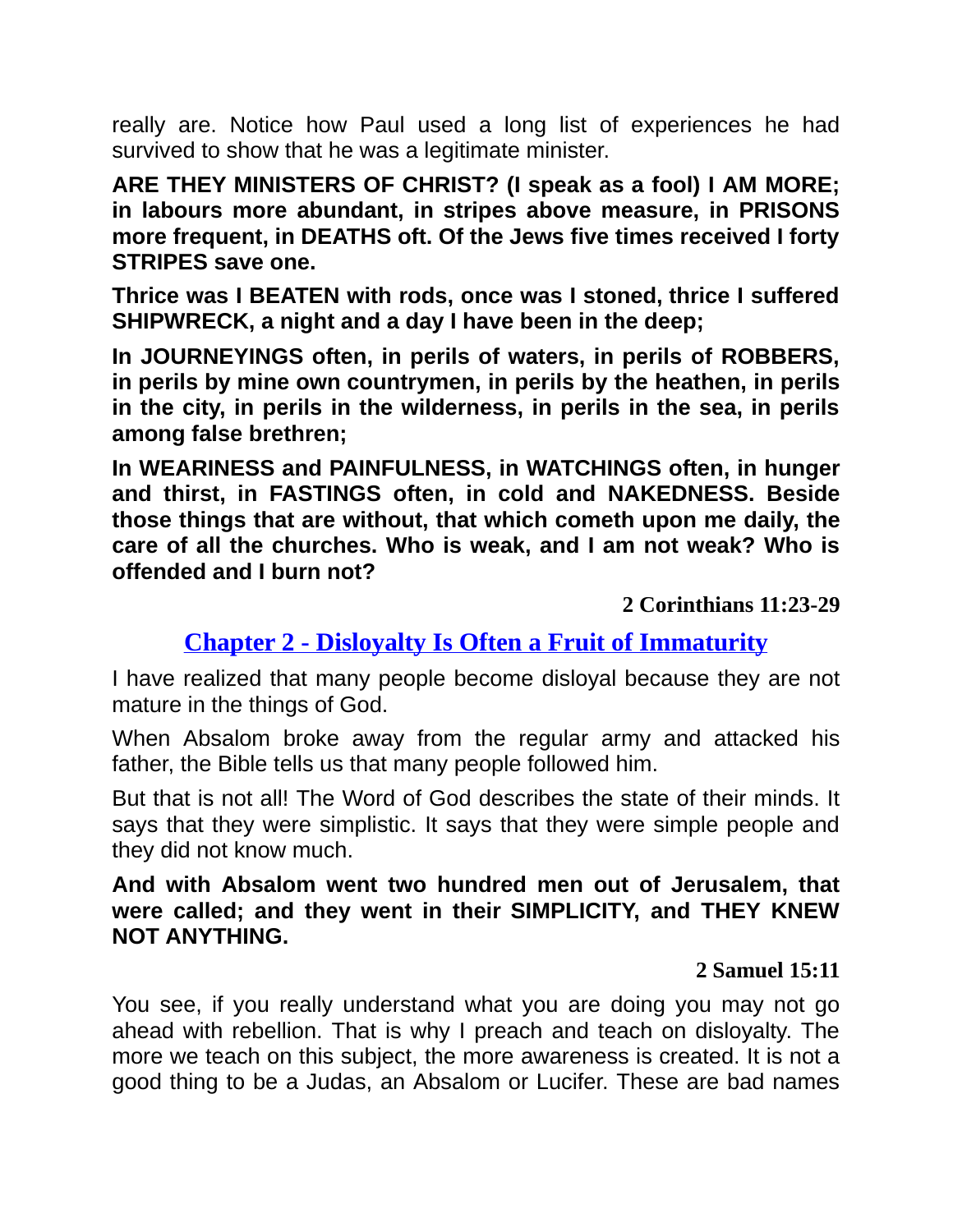you should not be associated with. Who would really like to be a rebel when all rebels end up being executed?

# **Mild and Serious Disloyalty**

In the ministry of Jesus, it was not only Judas who betrayed Christ. Peter also betrayed Christ. He swore and cursed that he did not know Jesus. Was this not a betrayal? If you got into trouble and needed help, would you not be disappointed if your friend said he did not know you? Would you not feel that he had betrayed you in your time of trouble? I know you would! But this is exactly what Peter did.

Yet, it is not only Peter who deserted Christ at the moment when he needed support. The other disciples were nowhere to be found. They all abandoned ship when it was most critical. That is betrayal! Yet, Christ did not put them in the same category as Judas. **Judas was manifesting what**

# **I call** *serious disloyalty* **and the other disciples were manifesting** *mild disloyalty***.**

# **Characteristics of Serious Disloyalty**

- In serious disloyalty the rebel concerned actually engineers an uprising, demonstration or revolt against authority. You will notice that the disciples did not engineer anything; they were victims of the circumstances. q In serious disloyalty, the traitor is often disloyal for monetary gains.

- Seriously disloyal people will sacrifice their friends for any flimsy reason. q Seriously disloyal people lie about you with the intention of hurting or destroying you.

They spread evil stories about the person in order to destroy him. Notice that the disciples did not spread any bad stories about Christ after they had deserted him.

Serious disloyalty (e.g. Lucifer, Absalom or Judas) is usually untreatable, not correctable and without remedy.

# **Characteristics of Mild Disloyalty**

- In mild disloyalty, you will notice features of betrayal and desertion and abandonment.

- Such people are usually caught up by the events of the day. The disciples were caught up by the momentous events of the night.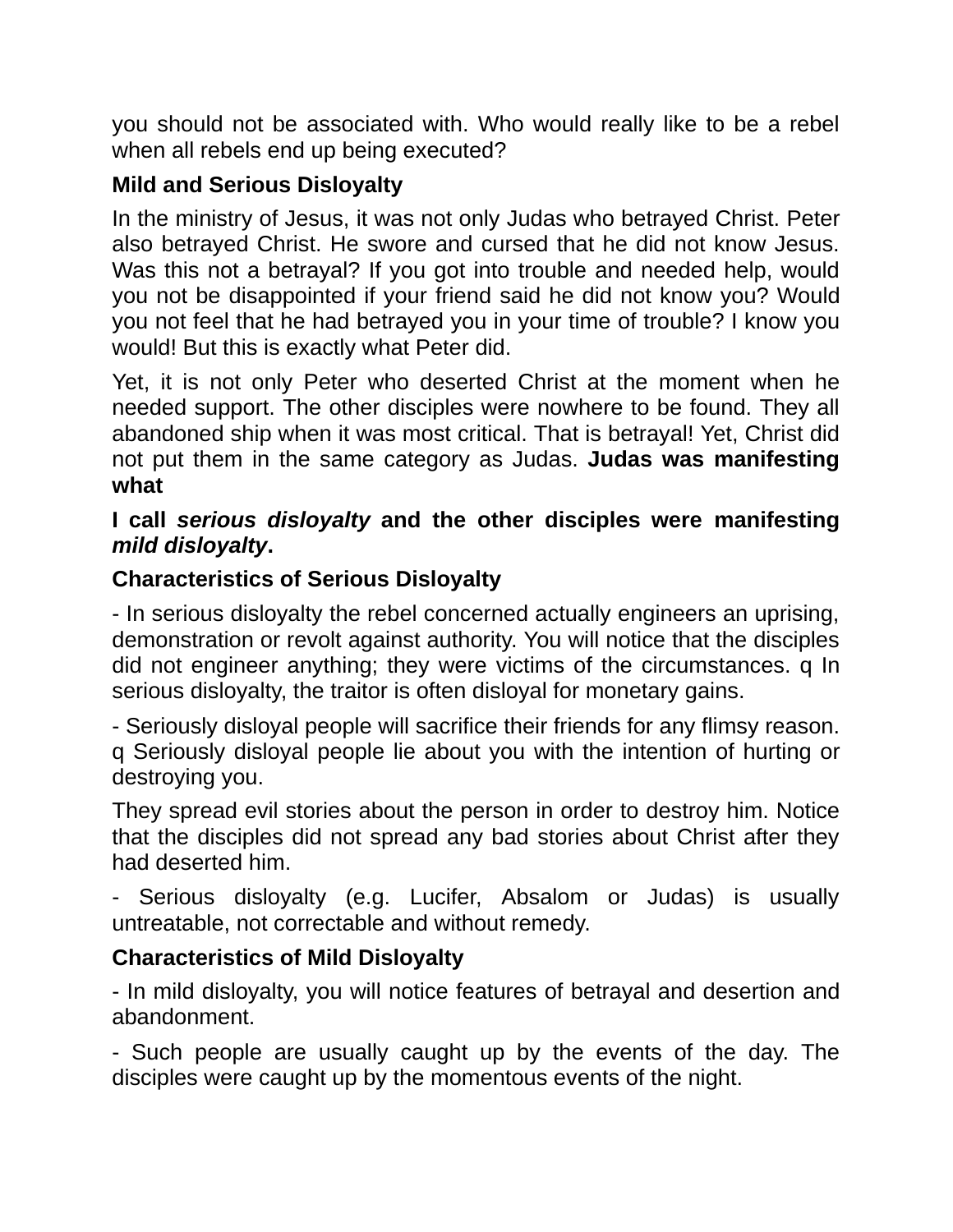- They do not personally engineer or create a rebellion against authority. Neither do they help to destroy the church or business.

- Mildly disloyal people follow wrong things out of simplicity.

They do not understand the issues at stake. Many people follow things only to find out that they have made a mistake. I have had people leave the church only to return and apologize profusely for their mistake.

#### **And with Absalom went two hundred men out of Jerusalem, that were called; and THEY WENT IN THEIR SIMPLICITY, and THEY KNEW NOT ANY THING.**

#### **2 Samuel 15:11**

- Mildly disloyal people are often confused by events.

They don't know what is right or wrong and they don't understand what is happening. To them, the pastors in the church are in conflict and they wish it would all end happily.

- Mildly disloyal people often act in fear and ignorance.

They are frightened by conflicts. They do not know anything about rebellion or insurgencies.

- Mild disloyalty can often be remedied with time.

- Mild disloyalty often manifests itself as confusion and uncertainty.

Whenever there is a shake-up in a church, such people are often caught in the middle of the fight. They don't know who is right and who is wrong. You cannot really blame them as they don't really know what is going on.

**And Jesus saith unto them, All ye shall be offended because of me this night: for it is written, I will smite the shepherd, and the sheep shall be scattered. But after that I am risen, I will go before you into Galilee. But Peter said unto him, Although all shall be offended, yet will not I. And Jesus saith unto him, Verily I say unto thee, That this day, even in this night, before the cock crow twice, thou shalt deny me thrice. But he spake the more vehemently, If I should die with thee, I will not deny thee in any wise. Likewise also said they all.**

#### **Mark 14:27-31**

Even though Jesus' disciples were not loyal to Him when it really mattered, I believe that He considered it to be a result of immaturity. Because of this I often overlook things that people say, knowing that they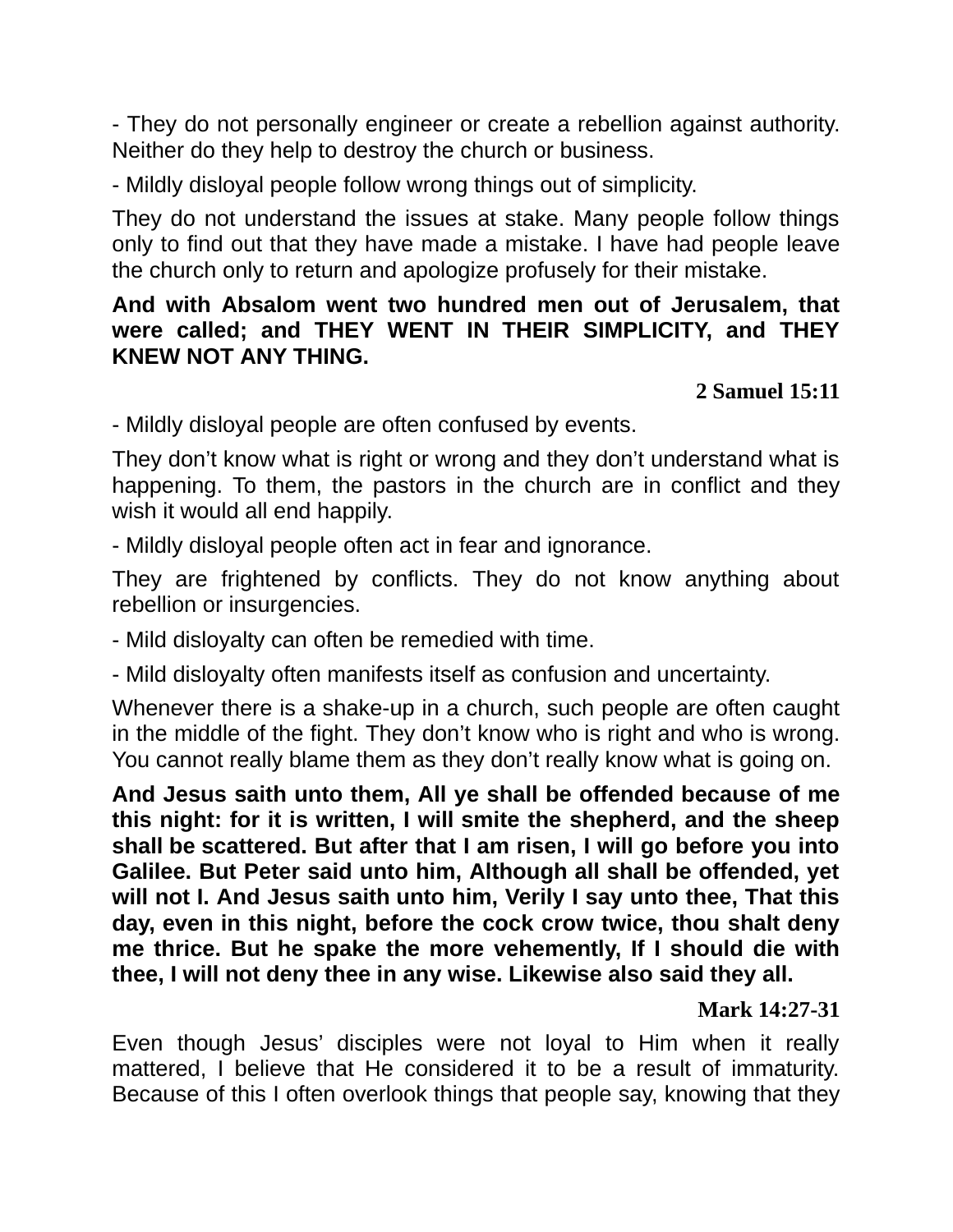will grow to understand. Often a person is critical because he is inexperienced.

Sometimes assistant pastors are critical of the senior pastor because they have never been head pastors before. If you are a senior pastor, it is important to check this before it grows into a serious rebellion.

# **The School of Hard Knocks**

One of the best ways to deal with mild disloyalty is to allow the individual to go through certain experiences himself. If your associate pastor feels that you are not a good head pastor, one of the best things to do is to send him to the "school of hard knocks". Allow him to be a senior minister. Let him pioneer a church. He will mature in no time! The school of hard knocks issues certificates of maturity. You will also receive a diploma in understanding from this school.

As he pastors a church himself and has people under him, he will begin to appreciate the responsibilities and pressures that come upon a leader. There are some people who are not able to appreciate these realities without experiencing being a head pastor themselves. However, some ministers have the grace to assist without going through this 'school'.

After the disciples had abandoned Jesus, you will notice that He did not rebuke them for betraying Him. Jesus understood them! Jesus knew that it was a stage of development and gave them another chance. He just said to them, "Go into the world and preach the Gospel." Jesus was sending the disciples to the school of hard knocks. When you read the letters of Peter, you will realise that he met various rebellious people in his ministry. He learnt first-hand about loyalty.

**When you give people a chance, they often turn out very well.** The disciples became so loyal to Christ that many of them died for their faith. Those who fled in the early days of their ministry had matured into faithful diehard loyalists.

To die for someone is the highest form of commitment you can ever have. Many people experiencing mild disloyalty can turn around to become the most loyal people you could ever have.

# <span id="page-10-0"></span>**Chapter 3 - Loyalty Today Does not Mean Loyalty [Tomorrow](#page-1-1)**

The fact that you are faithful today does not mean that you will be faithful tomorrow. A Christian needs to be loyal because the devil does not go on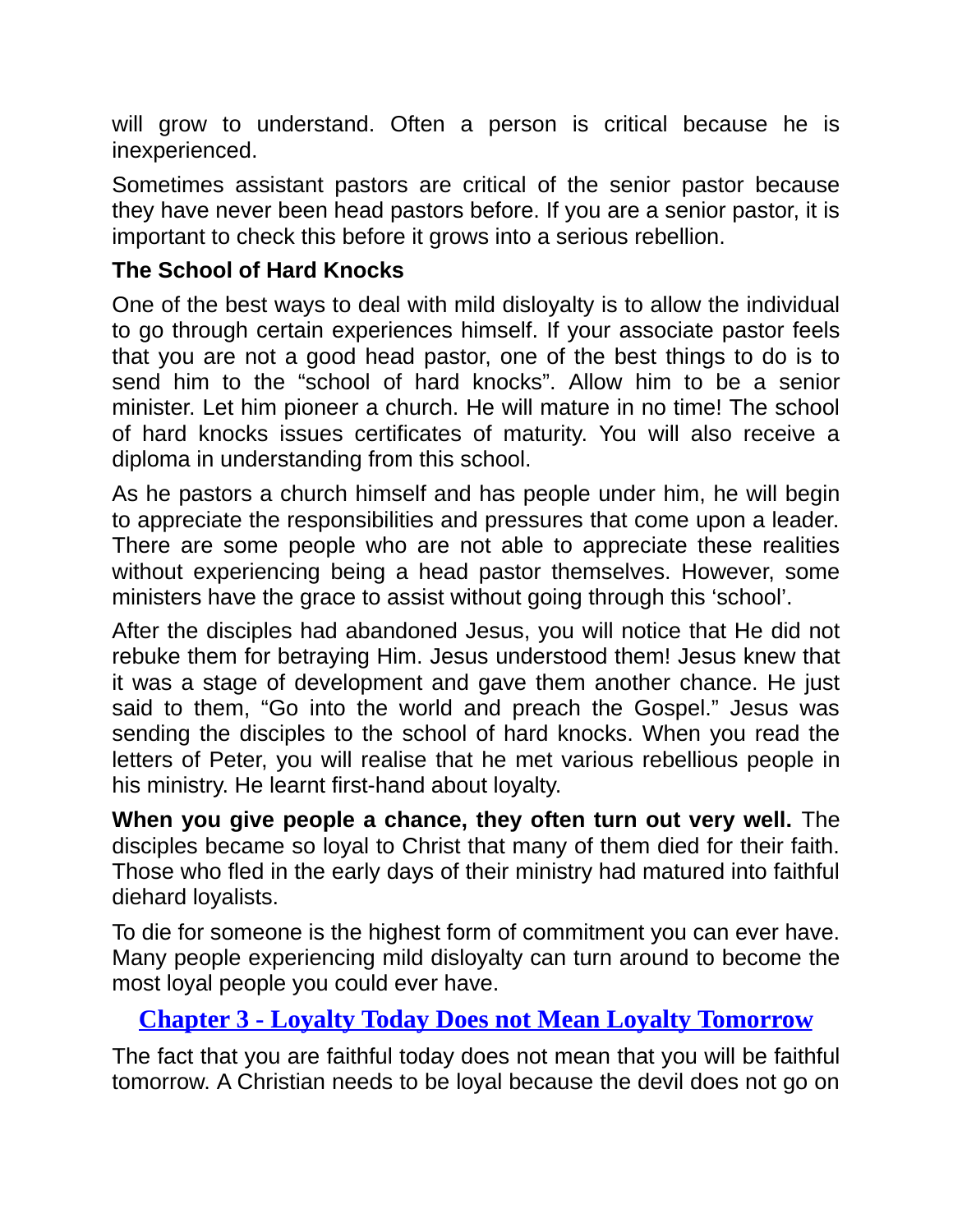vacation. Jesus overcame the devil in the wilderness. The Bible teaches us that the devil went away for a season and not forever. The devil will leave you for a while but not forever.

#### **And when the devil had ended all the temptation, he departed from him for a season.**

#### **Luke 4:13**

At different times in the history of King David's reign, he had sons who tried to usurp his authority and take the throne. The first time it happened, a young man named Absalom was involved in the conspiracy.

**And there came a messenger to David, saying, The hearts of the men of Israel are after Absalom. And David said unto all his servants that were with him at Jerusalem, Arise, and let us flee; for we shall not else escape from Absalom: make speed to depart, lest he overtake us suddenly, and bring evil upon us, and smite the city with the edge of the sword.**

#### **2 Samuel 15:13,14**

In this particular instance, Joab, David's army commander, was loyal and fought against Absalom. He was so zealous that he even killed Absalom when David was crying for mercy for his son. This was a great display of loyalty to the cause of the King.

**And Absalom met the servants of David. And Absalom rode upon a mule, and the mule went under the thick boughs of a great oak, and his head caught hold of the oak, and he was taken up between the heaven and the earth; and the mule that was under him went away. And a certain man saw it, and told Joab, and said, Behold, I saw Absalom hanged in an oak. Then said Joab, I may not tarry thus with thee. And he took three darts in his hand, and thrust them through the heart of Absalom, while he was yet alive in the midst of the oak.**

#### **2 Samuel 18:9,10,14**

However, several years later another son of David, named Adonijah, tried to take the throne. This time Joab was not loyal to David. It was exactly the same situation that had happened a few years earlier with Absalom. Another child who had no business on the throne, wanted to become the king. Please read the following Scripture carefully.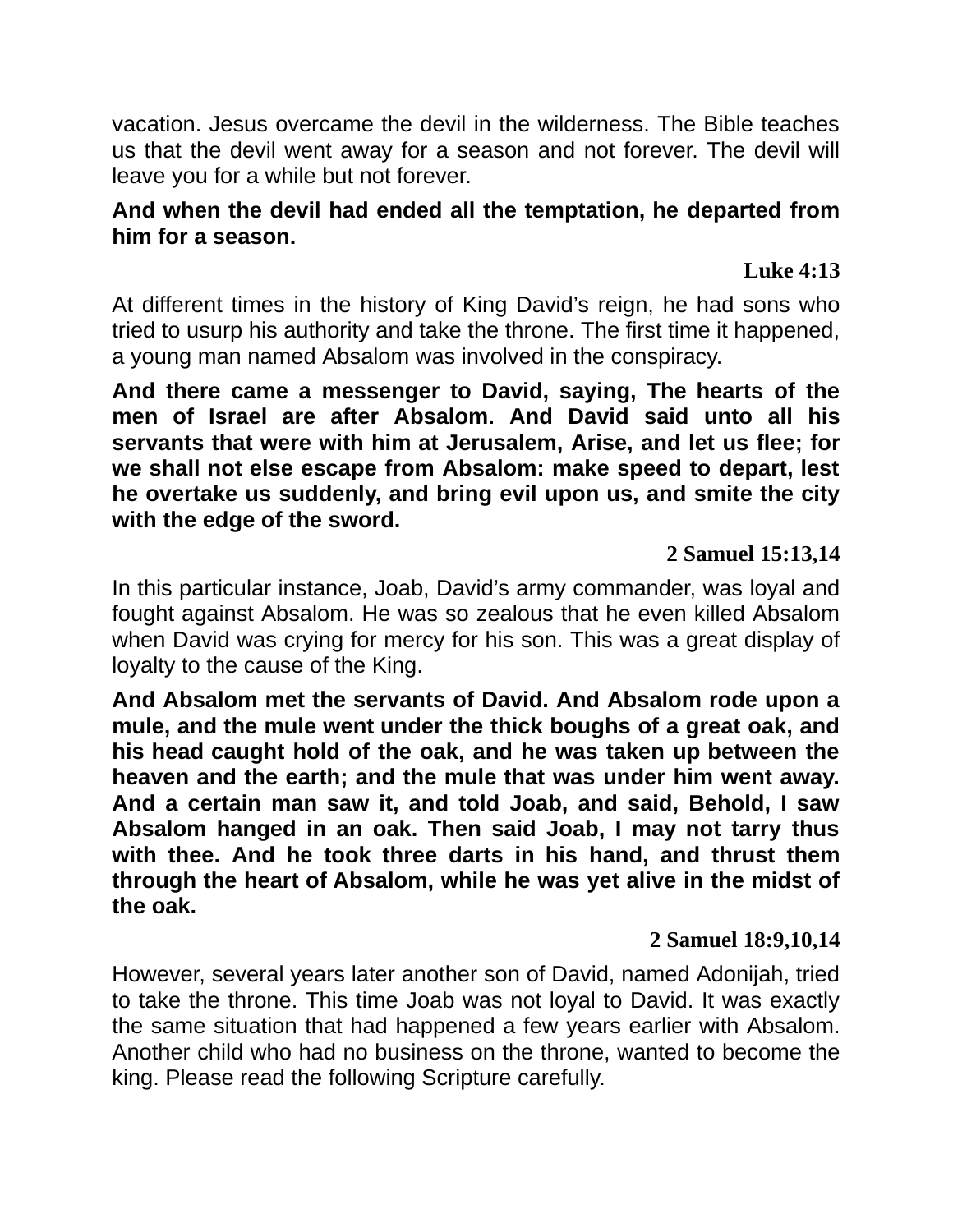**Then ADONIJAH the son of Haggith EXALTED HIMSELF, SAYING, I WILL BE KING: and he prepared him chariots and horsemen, and fifty men to run before him… and his mother bare him after Absalom. And HE CONFERRED WITH JOABthe son of Zeruiah, and with Abiathar the priest: and THEY FOLLOWED ADONIJAH AND HELPED HIM.**

**1 Kings 1:5-7**

Notice how Joab, who had fought against Absalom a few years earlier was now helping Adonijah. Is it not ironic that someone who was once loyal to David could become disloyal?

I remember a brother who was so loyal to me. He would stand up at meetings and declare his commitment each time. He was noted for his proclamations and utterances about his commitment to me.

One day, at a meeting, we were discussing the actions of a rebellious pastor. This gentleman stood up and condemned the behaviour of this rebel. As I listened to him, I was encouraged by his words of commitment and support.

I said to myself, "I really have some loyal people with me." Some time later, this brother was appointed a pastor and pioneered a church somewhere. It was but a few years later when this pastor rebelled against me in a very surprising move.

One afternoon he said to me, "I would like to see you."

I said, "Sure, I'm always here. You can see me now."

He started, "I have decided to begin a new church."

"Which church is this," I asked.

"A church," he replied.

"Is it part of Lighthouse Chapel?" I asked.

"No," he answered.

"Oh, I see!"

This was his way of telling me that he was pulling out unexpectedly. Shortly after, in an unanticipated move, he changed the name of the Lighthouse church he was pastoring and retained some of our properties. This person had beenvery loyal to me for several years. It was a surprise to almost everyone! His loyalty to me was convincing and impressive! But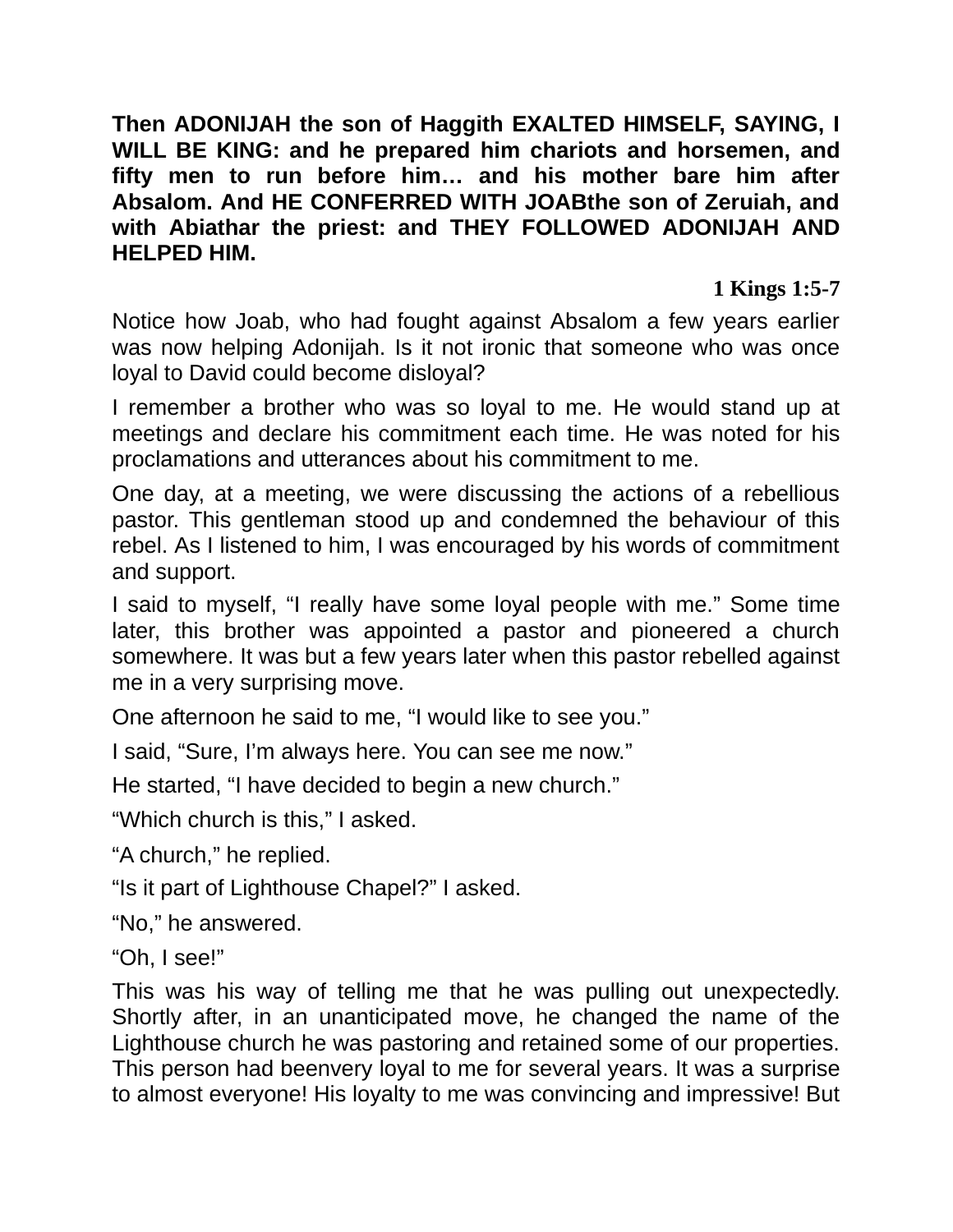this illustrates the principle. *Loyalty today does not mean loyalty tomorrow.*

**Joab was loyal in the case of Absolam but not in the case of Adonijah.** We must therefore be vigilant so that we do not fall prey to the attacks of the enemy in the future. Nowadays, I take speeches and proclamations of commitment with a pinch of salt. I pray for people who make statements of commitment, that as the years go by they will remember what they have said and live by it.

# **Chapter 4 - Loyal People Catch the [Anointing](#page-1-1)**

#### <span id="page-13-0"></span>…**Well done, thou good and faithful servant…**

#### **Matthew 25:21**

Loyalty has its rewards. No one can forget that statement, "Well done, good and faithful servant." We will be rewarded for our faithfulness to God.

You will also be rewarded for your faithfulness to the men you serve. Jesus said, "Whosoever receiveth you, receiveth me."

#### **Verily, verily, I say unto you, He that receiveth whomsoever I send receiveth me; and he that receiveth me receiveth him that sent me.**

#### **John 13:20**

When you are loyal to your pastor / boss, God considers it to be faithfulness to Him. Loyalty is an integral part of your character. If you are faithful to man, you are likely to be faithful to God. Loyalty pays off! It will cost you to be disloyal!

Many people think of Elisha as Elijah's servant. But what you must realize is that Elijah had two servants. No one even knows the name of the first servant. It was the first servant of Elijah who saw most of the great miracles! Do you remember the story of how Elijah prayed for rain? You will remember that Elijah kept sending his servant to see if there were any clouds on the horizon. That was the first *servant*.

**...And Elijah went up to the top of Carmel; and he cast himself down upon the earth, and put his face between his knees. AND SAID TO HIS SERVANT, Go up now, look toward the sea. And he went up, and looked, and said, There is nothing.**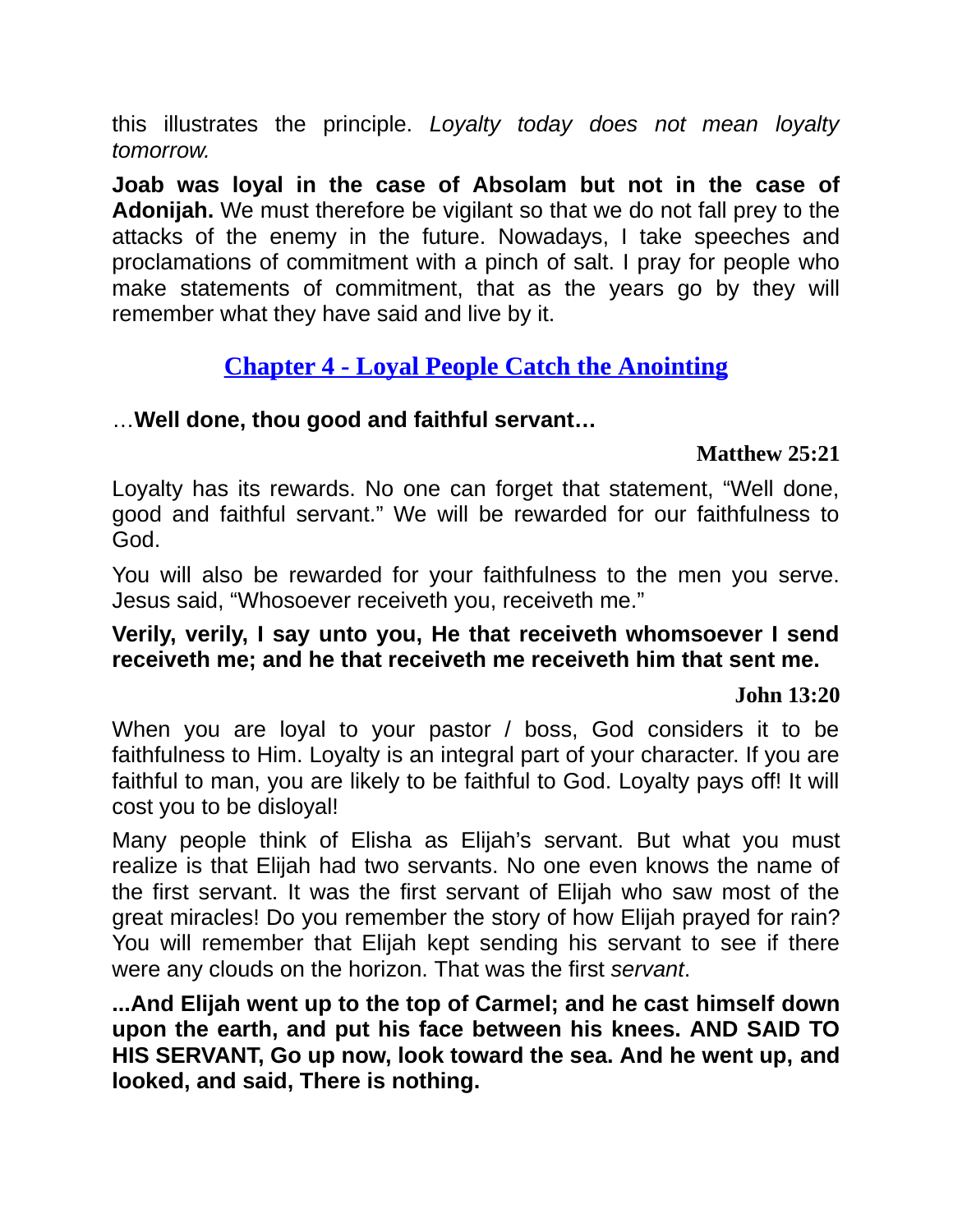**And he said, GO AGAIN seven times. And it came to pass at the seventh time, that he said, Behold, there ariseth a little cloud out of the sea, like a man's hand. And he said, GO UP, SAY UNTO AHAB, Prepare thy chariot, and get thee down, that the rain stop thee not. And it came to pass in the mean while, that the heaven was black with clouds and wind, and there was a great rain. And Ahab rode, and went to Jezreel. And the hand of the Lord was on Elijah; and he girded up his loins, and ran before Ahab to the entrance of Jezreel.**

#### **1 Kings 18:41-46**

This man saw Elijah call down fire from Heaven. This man saw Elijah challenge the false prophets of Ahab. Elisha never saw these things, he just read about them. Later on, Elijah got into trouble with Jezebel because of his powerful ministry against the false prophets.

**And Ahab told Jezebel all that Elijah had done, and withal how he had slain all the prophets with the sword. Then Jezebel sent a messenger unto Elijah, saying, So let the gods do to me, and more also, if I make not thy life as the life of one of them by to morrow about this time.**

**1 Kings 19:1,2**

Elijah was terrified and decided to flee for his very life. It was at this point that his first servant left him.

#### **And when he saw that, he arose and went for his life, and came to Beersheba, which belongeth to Judah, AND LEFT HIS SERVANT THERE.**

#### **1 Kings 19:3**

Whether Elijah asked his servant to wait behind or his servant abandoned him for fear of his life, no one knows. Whatever the case, *this servant did not stay till the end.* This is the last we hear of him. How sad! This man could have been the next anointed prophet of the Lord. Perhaps his name would have filled several chapters of the Bible.

When Elijah got to Mount Horeb, the Lord spoke to him about several things. One of the things was about getting a new servant to replace the old guy who had left him. This is how Elisha came to replace the first servant!

…**and Elisha the son of Shaphat of Abelmeholah shall thou anoint**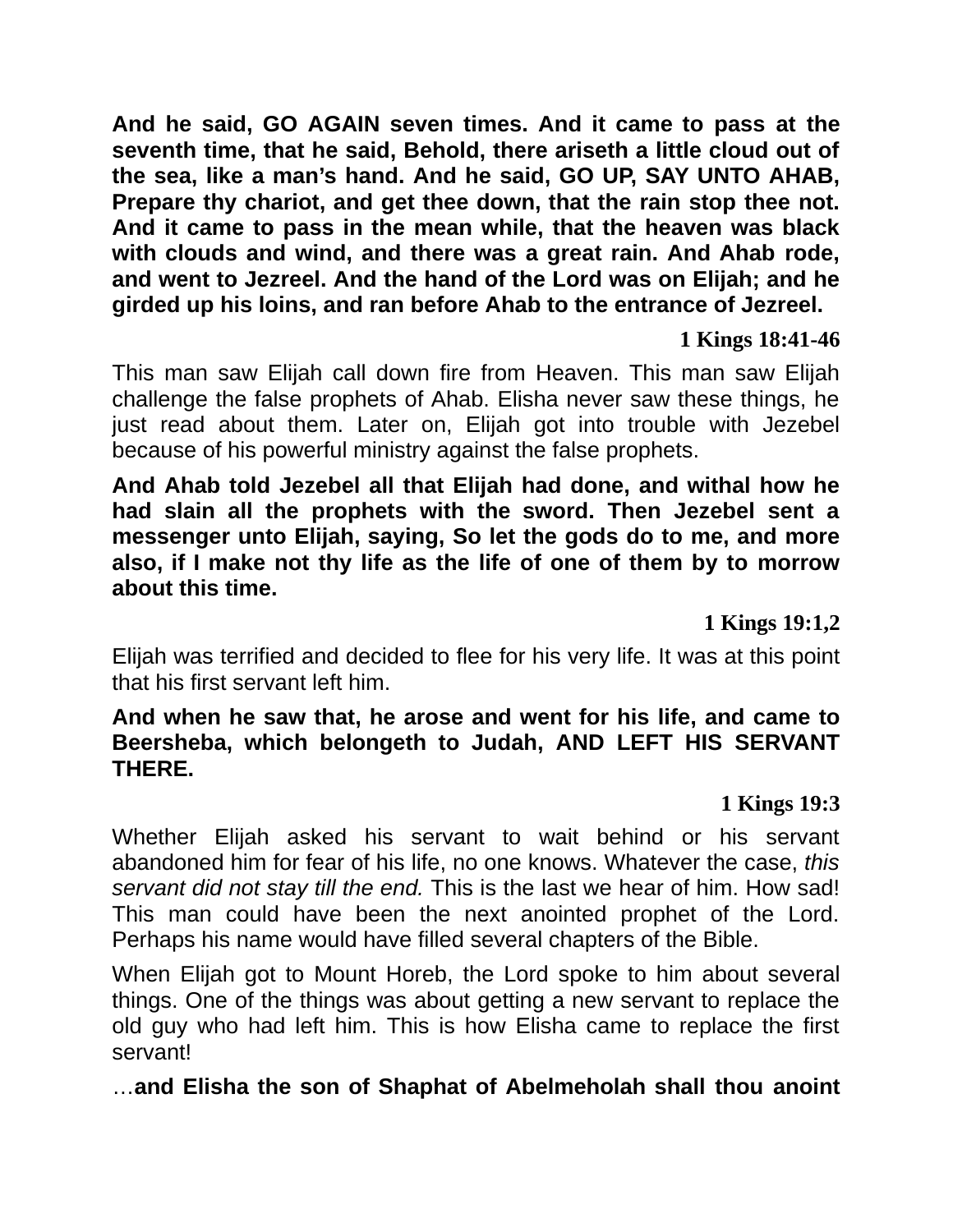#### **to be prophet in thy room.**

#### **1 Kings 19:16**

I often wonder why people do not stay till the end when they will receive all that God has for them.

God has a great calling for many of us. We need an anointing to fulfil that call. It is by staying to the end that we catch the anointing. Most of the great blessings come at the end of the race. No one gets a medal for starting a race. The medals are for those who finish the race!

In the Christian world, many ministers are like university students who did one or two years of study, but never completed their courses. You see, many people think that they have arrived after they become familiar with the ministry. Familiarity with pastors and with the church is not the same as experience in ministry. Some people think that the ministry is as easy as that. Many people do not know that it takes years of faithful following and loyalty!

As I go on in the ministry, I realize that there are many things that I do not know. No one knows it all. It is said that Elisha followed Elijah for twenty years before he received the anointing. It is important to learn from the mistakes of your predecessors. I think that is exactly what Elisha did, and it paid off! In the last days of his ministry, Elijah tried to leave Elisha in the same way he did to the first servant.

**And it came to pass, when the Lord would take up Elijah into heaven by a whirlwind, that Elijah went with Elisha from Gilgal. And Elijah said unto Elisha, Tarry here, I pray thee; for the Lord hath sent me to Bethel. And Elisha said unto him, As the Lord liveth, and as thy soul liveth, I WILL NOT LEAVE THEE. So they went down to Bethel.**

#### **2 Kings 2:1,2**

Elijah tried four times to get rid of his servant Elisha. He was going to have an experience with God and he didn't want anyone to be around. But Elisha was not to be moved. Elijah looked at Elisha in the face and said, "I have a new vision.

I am moving on without you!" I think Elisha remembered what happened to the first servant and he decided to be faithful to the end. Elisha replied, "Your vision is my vision."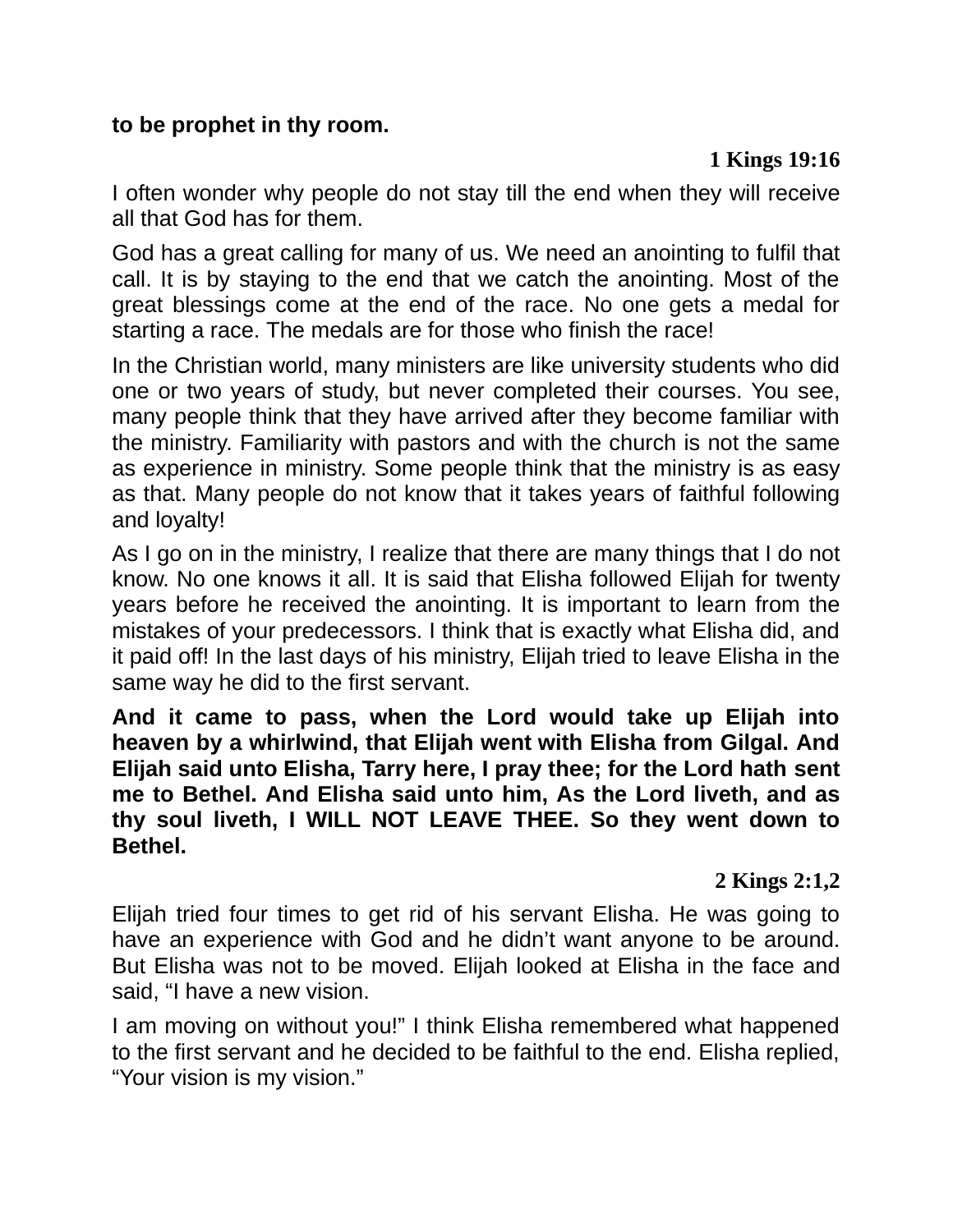Once again, Elijah tried to get rid of Elisha at Bethel. But Elisha would have none of it. He had decided to stay till the very end. **He knew that loyal people receive the anointing.** Elijah told Elisha, "The Lord has sent me." Elijah did not say, "The Lord has sent us." He said, "The Lord has sent me."

Elisha just looked at Elijah and said blandly, "The Lord has also sent me to that same place!" When they got to Jericho, Elijah said, "God has sent me to Jordan. Please go back home. There is no place for you anymore."

# **And Elijah said unto him, Tarry, I pray thee, here: for the Lord hath sent me to Jordan. And he said, As the Lord liveth, and as thy soul liveth, I will not leave thee. And they two went on.**

**2 Kings 2:6**

In other words, Elijah told Elisha, "I have a new dream. God has spoken to me and I must go on without you. I'm off to Jordan!"

But Elisha knew what was at stake and simply replied, "Your dream is my dream. *Whatever you want to do is what I want to do!"*

In the end, Elisha was an eyewitness to that precious experience of Elijah being caught up into Heaven.

Many people think that Elijah was taken into Heaven by a chariot of fire. The chariot and horses of fire were used to separate Elijah and Elisha and not to take Elijah to Heaven. Elijah was taken up to Heaven by a whirlwind and not by a chariot.

#### **And it came to pass, as they still went on, and talked, that, behold, there appeared a chariot of fire, and horses of fire, and parted them both asunder; and Elijah went up by a whirlwind into heaven.**

# **2 Kings 2:11**

Elisha was so glued to his mentor and pastor that it took a supernatural force to separate them. This is a lesson to us all. A loyal person catches the anointing. **Elisha became doubly anointed after this experience.** Elijah did sixteen miracles but Elisha did thirty-two miracles. Elijah promised that a double anointing would be on Elisha if he were loyal to the very end (when he was taken away).

**And it came to pass, when they were gone over, that Elijah said unto Elisha, Ask what I shall do for thee, before I be taken away from thee. And Elisha said, I pray thee, let a double portion of thy spirit**